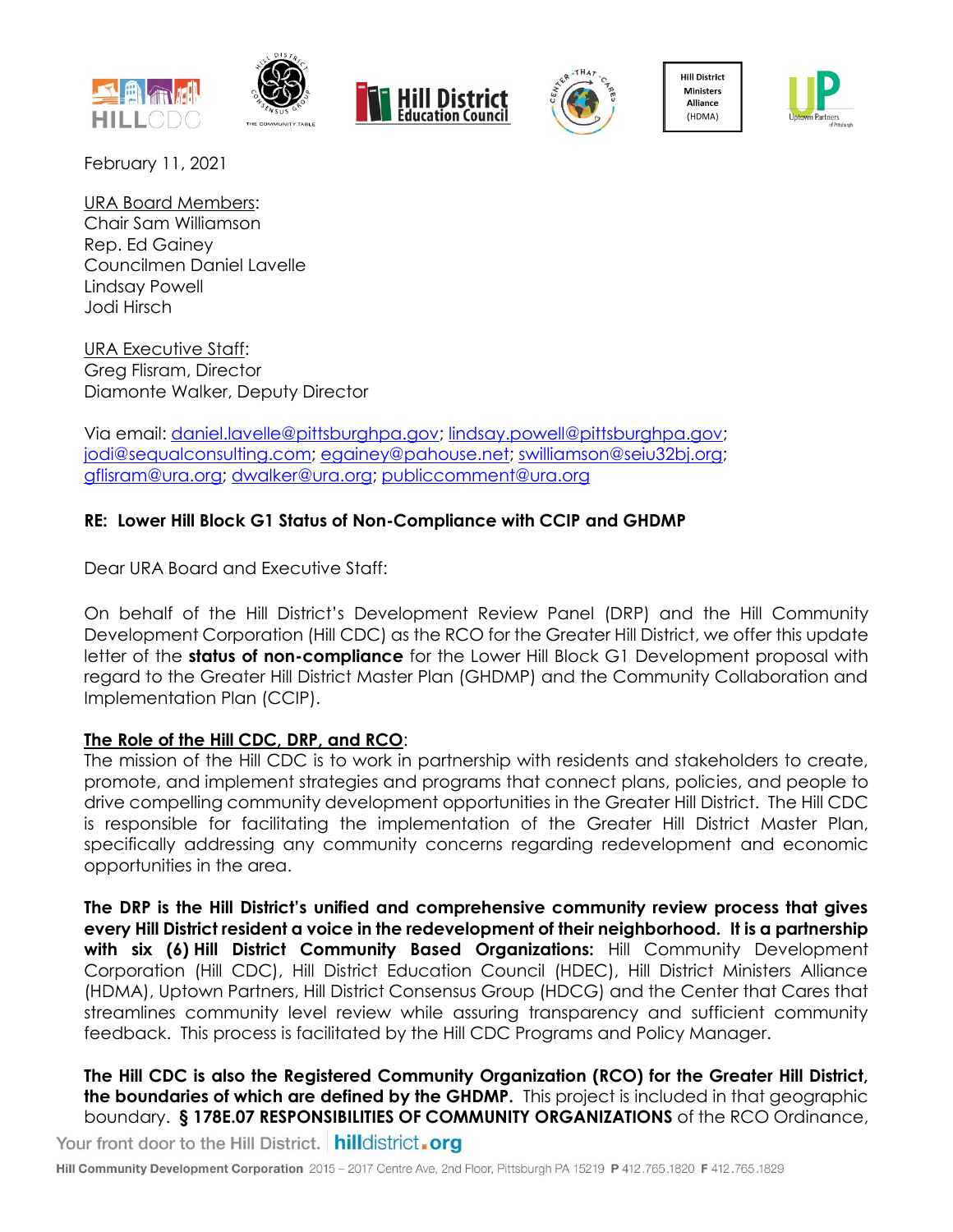requires the RCO to establish both *"orderly and democratic means for forming representative public input"* and a *"clear method for reporting to the city, actions which accurately reflect the community's position."* **The Hill District community has already established both of these requirements in our community review process and has integrated it with the RCO regulatory requirements.** The Hill CDC, in fact, included the DRP process in our RCO application and have communicated to our community that this is the process we would follow to ensure transparency and sufficient implementation of community vision and goals.

### **DRP Project Status:**

In April 2020, **Block G1 received failing scores against both the GHDMP and the CCIP.** With regard to the GHDMP the project received a **75% - C** and with regard to the CCIP the project received a **68% - D**. As you all are well aware by now, a passing score in the Hill District is a minimum 80% - B as we want to ensure that there is **high quality development** in our community that is in **sufficient alignment** with our community's vision as articulated in our guiding documents. In May 2020, the DRP Committee met with Buccini Pollin Group and Pittsburgh Arena Real Estate Redevelopment/Penguins (Development Team) and gave guidance on the areas of the proposal that the plan scored poorly in, as well as their concerns about the project. The DRP Committee then requested documents to demonstrate progress in these areas prior to presenting again. **Unfortunately, in June 2020 what the Development Team submitted failed to meet the DRP's requests.** The DRP Committee did extend the invitation to attend the July 2020 DRP Committee meeting to discuss what barriers and challenges the Development Team had to meeting those requests. However, the Development Team declined to attend and instead stated they would do their "best to keep in touch as events progress."

The Development Team did not reengage the DRP process until November 2020 at which time the DRP Committee reiterated the unmet requests. **In January 2021, the Development Team once again submitted a response that failed to meet the DRP's requests. The DRP Committee unanimously voted (1 member was absent, but also has a conflict) that the documentation provided to demonstrate progress in the areas of the GHDMP and CCIP where the proposal scored poorly did not evidence sufficient improvement. As such, the project is not prepared for a second presentation that would result in anything other than another failed score.** The DRP Committee once again extended the invitation to attend the February 2021 DRP meeting to discuss what barriers and challenges the Development Team had to meeting those requests. This time, the Development Team agreed to attend and met with the DRP Committee Members. Unfortunately, the Development Team spent little to no time explaining their barriers and challenges. **Instead, the meeting was spent with the DRP Committee members reiterating their requests for a third time.**

# **The DRP Committee is still awaiting complete response from the Development Team to determine if the project is prepared to present again. As such, progress is stalled.**

# **RCO Project Status:**

Despite the lack of progress at the DRP level, The Development Team made a request on January 29, 2021 to have a Development Activities Meeting (DAM) for both Block G1 and Block G4. I want to note that a proposal for Block G4 has not yet been submitted to the DRP. **After** 

Your front door to the Hill District. hilldistrict.org